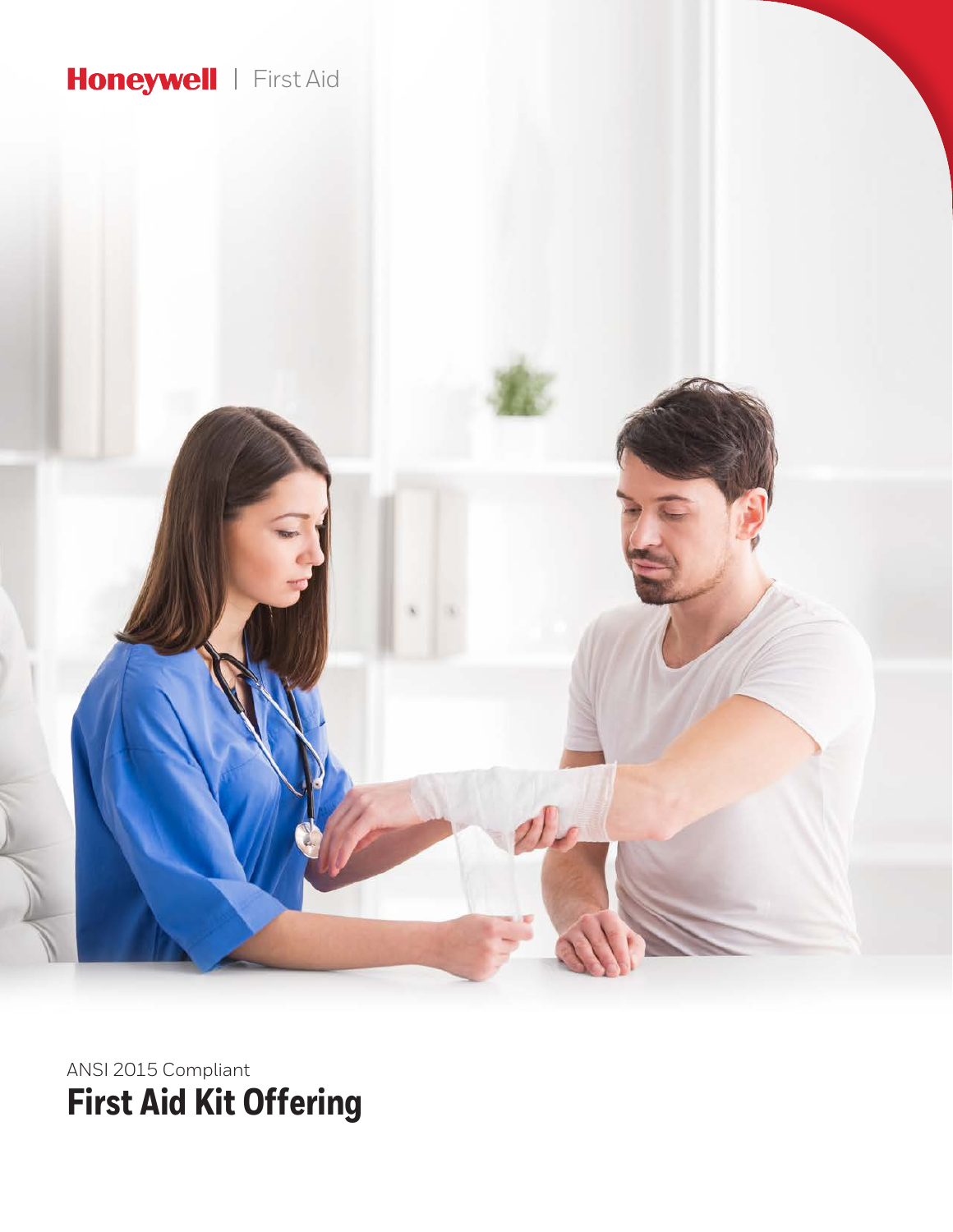#### *OSHA Requirements for First Aid*

*OSHA does not mandate what first aid items a company must have on hand but they do require an employer to have suitable first aid accessible.*

### *OSHA Regulations [Standards-29CFR 1910.151(b)] Medical Services and First Aid – General Industry*

*"In the absence of an infirmary, clinic, or hospital in near proximity to workplace which is used for the treatment of all injured employees, a person or persons shall be adequately trained to render first aid. Adequate first aid supplies shall be readily available."*

*For a full directory of OSHA standards, go to: www.osha.gov (under "Laws & Regulations").*

## **Types of First Aid Kits**

The standard establishes minimum performance requirements for first aid kits and their supplies that are intended for use in various work environments. Classification of first aid kits, designating the assortment of items and quantity of each item, is based on the anticipated number of users intended to be served by each first aid kit, as well as the complexity of the work environment and level of hazards. First aid kit containers are classified by portability, ability to be mounted, resistance to water and corrosion and impact resistance.

# **How Do Companies Determine What First Aid Products They Need?**

**Minimum Quantity Minimum** 40" x 40" x 56"



Compliance with the ANSI standard is voluntary. However, the U.S. Occupational Safety and Health Administration (OSHA) requires that first aid provisions be readily accessible to workers. OSHA refers to the ANSI standard as an example and recommends businesses build an inventory of first aid supplies that meet their the specific needs. It is the employer's responsibility to conduct an assessment of the workplace, taking into consideration the number of employees, work environment, risks and the likelihood of an injury. The assessment should be conducted by a person competent in first aid and cognizant of workplace hazards.

# **ANSI standard changes**

The American National Standard-Minimum Requirements for Workplace First Aid Kits and Supplies, ANSI/ISEA Z308.1-2015, has been updated and in effect since June 17, 2016.

The latest revision maintains the four types of kits and **introduces a separation into two classes**. Kits in class A include a basic range of products to deal with the most common types of injuries. Class B kits include a broader range and quantity of supplies to deal with injuries encountered in more populated, complex and/or high-risk workplaces. Each class has a **minimum required fill with increased quantities and/ or variety**. Refer to ANSI/ISEA Z308.1-2015 standard for full details. ANSI does not enforce laws or write regulations. The standard is intended as a guide to aid the manufacturer, consumer and general public.



| Type           | Use            | Portable | <b>Water-Resistant</b> | Waterproof |
|----------------|----------------|----------|------------------------|------------|
|                | Indoor         |          |                        |            |
|                | Indoor         |          |                        |            |
| $\mathbf{III}$ | Indoor/Outdoor |          |                        |            |
| IV             | Indoor/Outdoor |          |                        |            |

| ANSI Z308.1-2009 VS 2015: REQUIRED SUPPLIES FOR CLASSES A AND B |                      |                                          |                          |                   |  |  |  |  |  |
|-----------------------------------------------------------------|----------------------|------------------------------------------|--------------------------|-------------------|--|--|--|--|--|
|                                                                 |                      | <b>Minimum Quantity</b>                  |                          |                   |  |  |  |  |  |
| <b>First Aid Supply</b>                                         | <b>OLD 2009 Rev.</b> | <b>NEW 2015 Requirements</b><br>Class A* | Class B*                 | Size/Volume       |  |  |  |  |  |
| Adhesive Bandage                                                | 16                   | 16                                       | 50                       | $1" \times 3"$    |  |  |  |  |  |
| Adhesive Tape                                                   | 1                    | $\mathbf{1}$                             | $\overline{\phantom{a}}$ | $2 - 1/2$ yds     |  |  |  |  |  |
| Antibiotic Application                                          | $6\overline{6}$      | 10                                       | 25                       | $1/57$ oz         |  |  |  |  |  |
| Antiseptic                                                      | 10                   | 10                                       | 50                       | $1/57$ oz         |  |  |  |  |  |
| <b>Breathing Barrier</b>                                        |                      | $\mathbf{1}$                             | $\overline{1}$           | n/a               |  |  |  |  |  |
| Burn Dressing (gel soaked)                                      |                      | $\mathbf{1}$                             | $\overline{2}$           | $4" \times 4"$    |  |  |  |  |  |
| <b>Burn Treatment</b>                                           | 6                    | 10                                       | 25                       | $1/32$ oz         |  |  |  |  |  |
| Cold Pack                                                       |                      | $\mathbf{1}$                             | $\overline{\phantom{a}}$ | $4" \times 5"$    |  |  |  |  |  |
| Eye Covering, w/ Attachment                                     |                      | $\overline{\phantom{a}}$                 | $\overline{\phantom{a}}$ | $2.9$ sq. in      |  |  |  |  |  |
| Eye/Skin Wash                                                   |                      | 1 oz total                               | 4 oz total               | Per class         |  |  |  |  |  |
| First Aid Guide                                                 | 1                    | $\overline{1}$                           | $\mathbf{1}$             | n/a               |  |  |  |  |  |
| <b>Hand Sanitizer</b>                                           |                      | 6                                        | 10                       | 1/320z            |  |  |  |  |  |
| Medical Exam Gloves                                             | 2 pair               | 2 pair                                   | 4 pair                   | n/a               |  |  |  |  |  |
| Roller Bandage 2"                                               |                      |                                          | $\overline{\phantom{a}}$ | $2" \times 4$ yds |  |  |  |  |  |
| Roller Bandage 4"                                               |                      |                                          | $\overline{1}$           | $4" \times 4$ yds |  |  |  |  |  |
| <b>Scissors</b>                                                 |                      | $\mathbf{1}$                             | $\overline{1}$           | n/a               |  |  |  |  |  |
| Splint                                                          |                      |                                          | $\overline{1}$           | $4" \times 24"$   |  |  |  |  |  |
| Sterile pad                                                     | 4                    | $\overline{\phantom{a}}$                 | 4                        | $3" \times 3"$    |  |  |  |  |  |
| Tourniquet                                                      |                      |                                          | $\overline{1}$           | 1" width          |  |  |  |  |  |
| Trauma pad                                                      | 1                    | $\overline{\phantom{a}}$                 | 4                        | $5" \times 9"$    |  |  |  |  |  |
| Triangular Bandage                                              | 1                    | $\mathbf{1}$                             | $\overline{2}$           | 40" x 40" x 56    |  |  |  |  |  |

\*Each class has a minimum required fill. Additional information is available at www.ansi.org.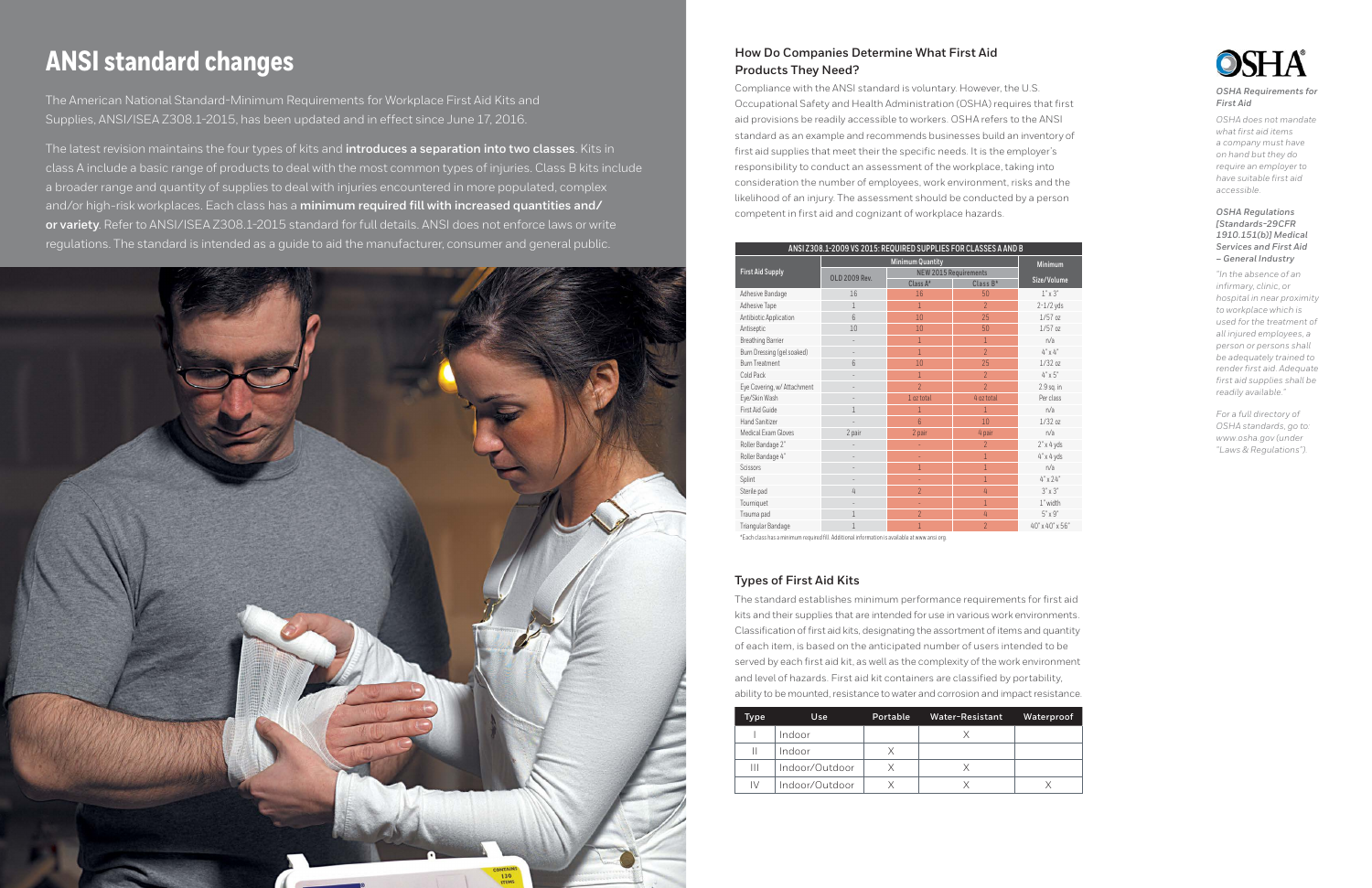|                 |                                     | <b>BULK REFILLS</b><br><b>BULK KITS</b><br><b>STEEL STATIONS</b> |                 |                          |                |                  |                          |                               |                               |                               |                  |                    |                          |                          |                                                                            |                                                            |                 |                   |                 |
|-----------------|-------------------------------------|------------------------------------------------------------------|-----------------|--------------------------|----------------|------------------|--------------------------|-------------------------------|-------------------------------|-------------------------------|------------------|--------------------|--------------------------|--------------------------|----------------------------------------------------------------------------|------------------------------------------------------------|-----------------|-------------------|-----------------|
|                 | Product Name                        | Essentials, CIA                                                  | 25 Users, CIA   | 1st Response, CIB        | 100 Users, CIB | Essentials, Cl B | Essentials, CIA          | 25 Users, CLA                 | 50 Users, CIA                 | 75 Users, CLA                 | Essentials, Cl B | 1st Response, CI B | 100 Users, CIB           | 150 Users, CIB           | 200 Users, CIB                                                             | 3-Shelf, 150 Users, 4-Shelf, 200 Users,<br>CI <sub>B</sub> | CLB             | Suggested Refill* |                 |
|                 | Item<br>Description                 | FAKREF-A                                                         | FAKREF25-A      | FAKREF1ST-B              | FAKREF100-B    | FAKREF-B         | FAKBASE-A                | FAK25PL-CLSA<br>FAK25STL-CLSA | FAK50PL-CLSA<br>FAK50STL-CLSA | FAK75PL-CLSA<br>FAK75STL-CLSA | FAKBASE-B        |                    |                          |                          | FRKSOFTPAK-CLSB FAK100CAB-CLSB FAK150CAB-CLSB FAK200CAB-CLSB FAK3SHLF-CLSB |                                                            | FAK4SHLF-CLSB   | Item              | Quantity        |
|                 | Adhesive Bandage, 2" x 4"           | $\sim$ $-$                                                       | 1               | 10                       | 6              | $\sim$           | $\sim$                   | 1                             | $\overline{2}$                | 3                             | $\sim$           | 10                 | 6                        | 6                        | 6                                                                          | 6                                                          | 6               | 032074            | 10              |
|                 | Adhesive Bandage, 1" x 3" Plastic   | 16                                                               | 32              | 100                      | 100            | 50               | 16                       | 32                            | 100                           | 100                           | 50               | 100                | 100                      | 100                      | 100                                                                        | 100                                                        | 100             | 010050            | 16              |
|                 | Adhesive Bandage 1" x 3" Woven      | $\overline{a}$                                                   | $\sim$          | $\sim$                   | $\sim$         | $\sim$           |                          | $\sim$                        | $\sim$                        | $\sim$                        | $\sim$           |                    | $\sim$                   | $\sim$                   | $\sim$                                                                     | 100                                                        | 100             | 010045            | 100             |
|                 | Fingertip Bandage                   | $\sim$                                                           | 3               | $\overline{4}$           | 40             | $\sim$           | $\sim$                   | 3                             | $\overline{4}$                | 8                             | $\sim$           |                    | 40                       | 40                       | 40                                                                         | 40                                                         | 40              | 020855            | 10 <sup>°</sup> |
|                 | Knuckle Bandage                     | $\sim$                                                           | $\overline{2}$  | - 6                      | 40             | $\sim$           | $\sim$                   | $\overline{\phantom{a}}$      | $\mathcal{E}$                 | 6                             | $\sim$           |                    | 40                       | 40                       | 40                                                                         | 40                                                         | 40              | 020020            | 8               |
|                 | Triangular Bandage, 40" x 40" x 56" | $\overline{1}$                                                   |                 | $\gamma$                 | 2              | $\mathcal{P}$    |                          | $\overline{1}$                |                               | $\overline{1}$                | $\overline{2}$   |                    | $\overline{\phantom{a}}$ | $\mathcal{P}$            | ୍ଦ                                                                         | $\mathcal{P}$                                              | 2               | 045009            |                 |
| <b>Bandages</b> | Roller Bandage, 2"                  | $\overline{1}$                                                   | $\overline{2}$  | $\overline{2}$           | $\overline{4}$ | $\overline{2}$   |                          | 2                             | $\mathcal{R}$                 | 4                             | 2                |                    | $\overline{4}$           | 6                        |                                                                            | $\overline{\mathcal{L}}$                                   | 4               | 051820            |                 |
|                 | Roller Bandage, 3"                  | $\overline{a}$                                                   |                 |                          | $-$            | $\sim$           | $\sim$                   | $\overline{1}$                | $\gamma$                      | $\overline{2}$                | $\sim$           |                    | $\sim$                   | $\sim$                   |                                                                            | $\sim$                                                     | $\sim$          | 051830            |                 |
|                 | Roller Bandage, 4"                  | $-$                                                              | $\sim$          |                          | $\overline{4}$ |                  |                          | $\sim$                        | $\sim$                        |                               | $\mathbf{1}$     |                    | $\overline{4}$           | 6                        | 8                                                                          | $\overline{4}$                                             | 4               | 051840            |                 |
|                 | Bandage Compress 2"                 | $-$                                                              | $\sim$          | $\overline{4}$           | $\sim$         |                  |                          | $\sim$                        |                               |                               | $\sim$           |                    | $\sim$                   | $\sim$                   |                                                                            | $\sim$                                                     | $\sim$          | 020766            | $\overline{4}$  |
|                 | Elastic Bandage 2" x 4.5 yds.       | $-$                                                              | $\sim$          |                          | $\sim$         | $\sim$           | $\overline{\phantom{a}}$ | $\sim$                        |                               | 1                             | $\sim$           |                    | $\sim$                   | $\overline{\phantom{a}}$ | $\sim$                                                                     | $\hspace{0.1mm}-\hspace{0.1mm}$                            | $\sim$          | 105020            |                 |
|                 | Elastic Bandage 3" x 4.5 yds.       | $\sim$                                                           | $\sim$          |                          | $\overline{1}$ | $\sim$           |                          | $\sim$                        | $\sim$                        | $\sim$                        | $\sim$           |                    |                          | 3                        | $\frac{4}{3}$                                                              |                                                            |                 | 105030            |                 |
|                 | Neomycin Antibiotic                 | 10                                                               | 10 <sup>°</sup> | 30                       | 30             | 25               | 10                       | 10                            | 10 <sup>°</sup>               | 10                            | 25               | 30                 | 30                       | 30                       | 30                                                                         | 30                                                         | $30\,$          | 020126            | 10 <sup>°</sup> |
|                 | Blood Stopper Trauma Pad            | $\sim$                                                           | $\sim$          | $\overline{\phantom{a}}$ | $\overline{4}$ | $\sim$           | $\overline{\phantom{a}}$ | $\sim$                        |                               | $\sim$                        | 4                |                    | $\overline{4}$           | 4                        |                                                                            | $\overline{4}$                                             | 4               | 061910            |                 |
|                 | Trauma Pad, 5" x 9"                 | 2                                                                | 2               | 4                        | $\sim$         | 4                | $\overline{\phantom{a}}$ | 2                             | $\overline{\phantom{a}}$      | 2                             | $\sim$           |                    | $\sim$                   | $\sim$                   |                                                                            | $\sim$                                                     | $\sim$          | 065590            |                 |
| Antibiotics     | Gauze Pad, 2" x 2"                  | $\sim$                                                           | $\sim$          |                          | 10             | $\sim$           |                          | $\sim$                        |                               | $\sim$                        | $\sim$           |                    | 10                       | 10 <sup>°</sup>          | 20                                                                         | 10                                                         | 10 <sup>°</sup> | 067422            | 10 <sup>°</sup> |
|                 | Gauze Pad, 3" x 3"                  | 2                                                                | $\overline{4}$  | 10                       | 25             | $\overline{4}$   | $\overline{2}$           | $\overline{4}$                | 10 <sup>°</sup>               | 10                            | $\overline{4}$   | 10                 | 25                       | 25                       | 50                                                                         | 25                                                         | 25              | 067533            | 25              |
| Pads, Tapes,    | Gauze Compress 18" x 36"            | $\sim$                                                           | $\sim$          |                          | $\sim$         | $\sim$           |                          | $\sim$                        |                               | $\sim$                        | $\sim$           |                    | $\sim$                   | $\sim$                   |                                                                            | $\sim$                                                     | $\sim$          | 020640            | 2               |
|                 | Adhesive Tape 1" Wide               | $\sim$                                                           | $\sim$          |                          | 2              | $\sim$           |                          | $\sim$                        | $\sim$                        | $\sim$                        | $\mathbf{1}$     |                    | $\overline{2}$           | 2                        | $\overline{\phantom{a}}$                                                   | 2                                                          | 2               | 048006            |                 |
|                 | Adhesive Tape 1/2" Wide             | $\perp$                                                          | 2               | $\overline{\phantom{a}}$ | $\sim$         |                  |                          | 2                             | $\overline{2}$                | 3                             | $\sim$           |                    | $\sim$                   | $\overline{1}$           | $\overline{2}$                                                             | $\sim$                                                     | $\sim$          | 048007            |                 |
|                 | Non Adherent Pads 2" x 3"           | $-$                                                              | $\sim$          | $\overline{\phantom{a}}$ | 10             | $\sim$           |                          | $\sim$                        | $\sim$                        | $\sim$                        | $\sim$           | $\sim$             | 10                       | 20                       | 20                                                                         | 10                                                         | 10 <sup>°</sup> | 063721            | 10 <sup>°</sup> |
|                 | Burn Relief Pump 2 oz               | $\sim$                                                           | $\sim$          |                          | $\mathbf{1}$   | $\sim$           | $\overline{a}$           | $\sim$                        | $\sim$                        | $\sim$                        | 1                |                    | $\overline{1}$           | 2                        | $\overline{\phantom{a}}$                                                   | $\mathbf{1}$                                               | $\perp$         | 032204            |                 |
|                 | Burn Relief Foil Pack               | 10                                                               | 10 <sup>°</sup> | $\overline{\phantom{a}}$ | $\sim$         | 25               | 10                       | 10                            | 10 <sup>°</sup>               | 10 <sup>°</sup>               | $\sim$           |                    | $\sim$                   | $\sim$                   | $\sim$                                                                     | $\sim$                                                     | $\sim$          | 151020            | 20              |
|                 | Burn Dressing 4" x 4"               | -1                                                               |                 | $\overline{2}$           | 2              | 2                |                          | $\mathbf{1}$                  |                               | $\overline{1}$                | 2                |                    | $\overline{2}$           | 2                        | $\mathcal{E}$                                                              | 2                                                          | 2               | 720177            |                 |
|                 | Eye Pads w/Adhesive Strips          | $\overline{4}$                                                   | 4               | 8                        | 8              | 4                |                          | $\overline{4}$                |                               | 4                             | 4                |                    | 8                        | 8                        | 12                                                                         | 8                                                          | 8               | 020300            |                 |
| Eye<br>care     | Eyewash, 1 oz.                      | $\overline{1}$                                                   |                 | $\overline{\phantom{a}}$ | $\sim$         | $\sim$           |                          | $\mathbf{1}$                  |                               | 2                             | $\sim$           |                    | $\sim$                   | $\sim$                   | $\sim$                                                                     | $\sim$                                                     | $\sim$          | 32-000451-0000    | 24              |
|                 | Eyewash, 4 oz                       | $\overline{a}$                                                   | $\sim$          |                          | $\mathbf{1}$   |                  | $\sim$                   | $\sim$                        | $\sim$                        | $\sim$                        | $\mathbf{1}$     |                    | $\overline{1}$           | $\overline{1}$           | $\overline{\phantom{a}}$                                                   | $\mathbf{1}$                                               | $\perp$         | 32-000452-0000    | 24              |
|                 | Antiseptic Wipe                     | 10                                                               | 10 <sup>°</sup> | $\sim$                   | $\sim$         | 50               | 10                       | 10 <sup>°</sup>               | 10                            | $10\,$                        |                  |                    | $\sim$                   | $\sim$                   | $\sim$                                                                     | $\sim$                                                     | $\sim$          | 150910            | 20              |
|                 | Antiseptic Pump 2 oz                | $\sim$                                                           | $\sim$          | - 1                      | 1              | $\sim$           | $\overline{\phantom{a}}$ | $\sim$                        | $\sim$                        | $\sim$                        | 1                |                    | -1                       | 2                        | $\overline{2}$                                                             | <sup>1</sup>                                               | $\perp$         | 032203            |                 |
|                 | Alcohol Prep Pads                   | $\sim$                                                           | $\sim$          | 10                       | 10             | $\sim$           | $\overline{\phantom{a}}$ | $\sim$                        | $-$                           | $\sim$                        | $\sim$           | 10                 | 10                       | 10 <sup>°</sup>          | 20                                                                         | 10                                                         | 10 <sup>°</sup> | 154818            | 50              |
|                 | Hand Sanitizer, .9 g                | -6                                                               | 10 <sup>°</sup> | $10$                     | 10             | 10 <sup>°</sup>  |                          | 10 <sup>°</sup>               | 10 <sup>°</sup>               | 15                            | 10 <sup>°</sup>  | 10                 | 10                       | 20                       | 30                                                                         | 10                                                         | 10              | 5501800           | 25              |
|                 | Sting Relief Wipe                   | $\sim$                                                           |                 | $\sim$                   | $\sim$         | $\sim$           | $\sim$                   | -6                            |                               | -6                            | $-$              | $\sim$             | $\sim$                   | $\sim$                   | $\sim$                                                                     | $\sim$                                                     | $\sim$          | 021202ST          | 10 <sup>°</sup> |
|                 | Hydrocortisone, 1.0%                | $\sim$                                                           | $\sim$          | 10                       | $\sim$         | $\sim$           | $-$                      | $\sim$                        | $\sim$                        | $\sim$                        | $\sim$           | 10                 | $\sim$                   | $\sim$                   | $\sim$                                                                     | $\sim$                                                     | $\sim$          | 233020            | 20              |
|                 | Cold Pack 5" x 6"                   | $\perp$                                                          | $\mathbf{1}$    | 2                        | $\overline{2}$ | 2                | $\overline{1}$           | $\mathbf{1}$                  |                               | 2                             | $\mathbf{2}$     | $\overline{2}$     | 2                        | 3                        | 4                                                                          | 2                                                          | $\overline{2}$  | 80185MK           |                 |
|                 | Scissors                            | $\perp$                                                          | $\mathbf{1}$    | $\overline{1}$           | $\perp$        | $\perp$          | 1                        | $\mathbf{1}$                  |                               | $\mathbf{1}$                  | $\mathbf{1}$     |                    | 1                        | $\perp$                  | $\perp$                                                                    | 1                                                          | $\perp$         | 32BS412           |                 |
|                 | Tweezers                            | $\sim$                                                           | $\mathbf{1}$    | $\perp$                  | $\mathbf{1}$   | $\sim$           | $\sim$                   | $\perp$                       |                               | $\mathbf{1}$                  | $\perp$          | 1                  | <sup>1</sup>             | $\mathbf{1}$             | $\perp$                                                                    | $\mathbf{1}$                                               | $\perp$         | 031570K           |                 |
|                 | Exam Gloves, Pair                   | $\overline{\phantom{a}}$                                         | $2\overline{ }$ | 4                        | 4              | 4                | 2                        | 2                             | $\overline{4}$                | $6\,$                         | $\overline{4}$   |                    | $\overline{4}$           | $6\phantom{.0}$          | 8                                                                          | $\overline{4}$                                             | 4               | 522000N           | 2               |
| Miscellaneous   | Aypanal Pain Reliever 2/pouch       | $\sim$                                                           | 3               | $\sim$                   | $50 \times 2$  | $\sim$           | $\sim$                   | 3 <sup>3</sup>                | 3 <sup>1</sup>                | $\mathcal{S}$                 | $\sim$           | $\sim$             | $50 \times 2$            | 50x2                     | $100 \times 2$                                                             | $50 \times 2$                                              | $50 \times 2$   | 161581            | $50 \times 2$   |
|                 | <b>CPR Filtershield</b>             | $\perp$                                                          | $\mathbf{1}$    | $\overline{1}$           | $\perp$        | <sup>1</sup>     | $\overline{1}$           | $\mathbf{1}$                  |                               | $\mathbf{1}$                  | $\mathbf{1}$     |                    | -1                       | $\perp$                  | $\overline{1}$                                                             | $\mathbf{1}$                                               | $\perp$         | 121090            |                 |
|                 | First Aid Guide                     | $\perp$                                                          | $\mathbf{1}$    | $\overline{1}$           | $\perp$        | $\perp$          | $\overline{1}$           | $\perp$                       |                               | $\mathbf{1}$                  | $\mathbf{1}$     | $\overline{1}$     | <sup>1</sup>             | $\perp$                  | $\overline{1}$                                                             | $\mathbf{1}$                                               | $\perp$         | 045027            | $\overline{1}$  |
|                 | Miralac Tabs 2/pouch                | $\sim$                                                           | $\sim$          | $\sim$                   | $\sim$         | $\sim$           | $\sim$                   | $\sim$                        | $\sim$                        | $\sim$                        | $\sim$           | $\sim$             | $\sim$                   | $\sim$                   | $\sim$                                                                     | $\sim$                                                     | 100             | 171545            | 100             |
|                 | Sinus Decongestant 2/pouch          | $\sim$                                                           | $\sim$          | $\sim$                   | $\sim$         | $\sim$           | $\sim$                   | $\sim$                        | $\sim$                        | $\sim$                        | $\sim$           | $\sim$             | $\sim$                   | $\sim$                   | $\sim$                                                                     | $\sim$                                                     | 100             | 2106100           | 100             |
|                 | Tourniquet w/ Tag and Pencil        | $\sim$                                                           | $\sim$          | $\overline{1}$           | $\mathbf{1}$   |                  | $\sim$                   | $\sim$                        | $\sim$                        | $\sim$                        | $\perp$          | $\overline{1}$     | $\mathbf{1}$             | $\mathbf{1}$             | <sup>1</sup>                                                               | $\mathbf{1}$                                               | $\mathbf{1}$    | 020350-X1         | <sup>1</sup>    |
|                 | Wire Splint                         | $\sim$                                                           | $\sim$          | $\overline{1}$           | $\mathbf{1}$   |                  | $\sim$                   | $\sim$                        | $\sim$                        | $\sim$                        | $\perp$          |                    | $\mathbf{1}$             | $\perp$                  | <sup>1</sup>                                                               | $\mathbf{1}$                                               | $\mathbf{1}$    | 020380            | <sup>1</sup>    |
|                 | Cotton Tips                         | $\sim$                                                           | $\sim$          | $\sim$                   | $\sim$         | $\sim$           | $\sim$                   | $\sim$                        | $\sim$                        | $\sim$                        | $\sim$           | $\sim$             | $\sim$                   | $\sim$                   | $\sim$                                                                     | 100                                                        | 100             | 12803VI           | 100             |
|                 | Ammonia Inhalants                   | $\sim$                                                           | $\sim$          | $\sim$                   | $\sim$         | $\sim$           | $-$                      | $\sim$                        | $\sim$                        | $\sim$                        | $\sim$           | $\sim$             | $\sim$                   | $\sim$                   | $\sim$                                                                     | $10\,$                                                     | 10              | 020225            | 10              |
|                 | Red Biohazard bag                   | $\sim$                                                           | $\sim$          | $\sim$                   | $\sim$         | $\sim$           | $-$                      | $\sim$                        | $\sim$                        | $\sim$                        | $\sim$           | $\sim$             | $\sim$                   | $\sim$                   | $\sim$                                                                     | $\overline{2}$                                             | $\overline{2}$  | 021602            | 2               |
|                 | Tongue Depressors                   | $\sim$                                                           | $\sim$          | $\sim$                   | $\sim$         | $\sim$           | $-$                      | $\sim$                        | $\sim$                        | $\sim$                        | $\sim$           | $-$                | $\sim$                   | $\sim$                   | $\sim$                                                                     | 6                                                          | 6               | 40705TM           | 500             |
|                 | Rescue Blanket                      | $-$                                                              | $\sim$          |                          | $\sim$         | $\sim$           | $\overline{\phantom{a}}$ | $\sim$                        | $\sim$                        | $\sim$                        | $\sim$           |                    | $\sim$                   | $\sim$                   | $\sim$                                                                     | $\sim$                                                     | $\sim$          | 80264RB           |                 |

# **Bulk First Aid Kits, Stations and Refills ANSI Z308.1-2015 Compliant**

Item numbers include kit case material abbreviation: PLASTIC: **PL** or **BASE**, STEEL: **STL**, **CAB**, **SHLF** or **CNST**, SOFT CASE: **SOFT**, NO CASE: **REF**-Refill only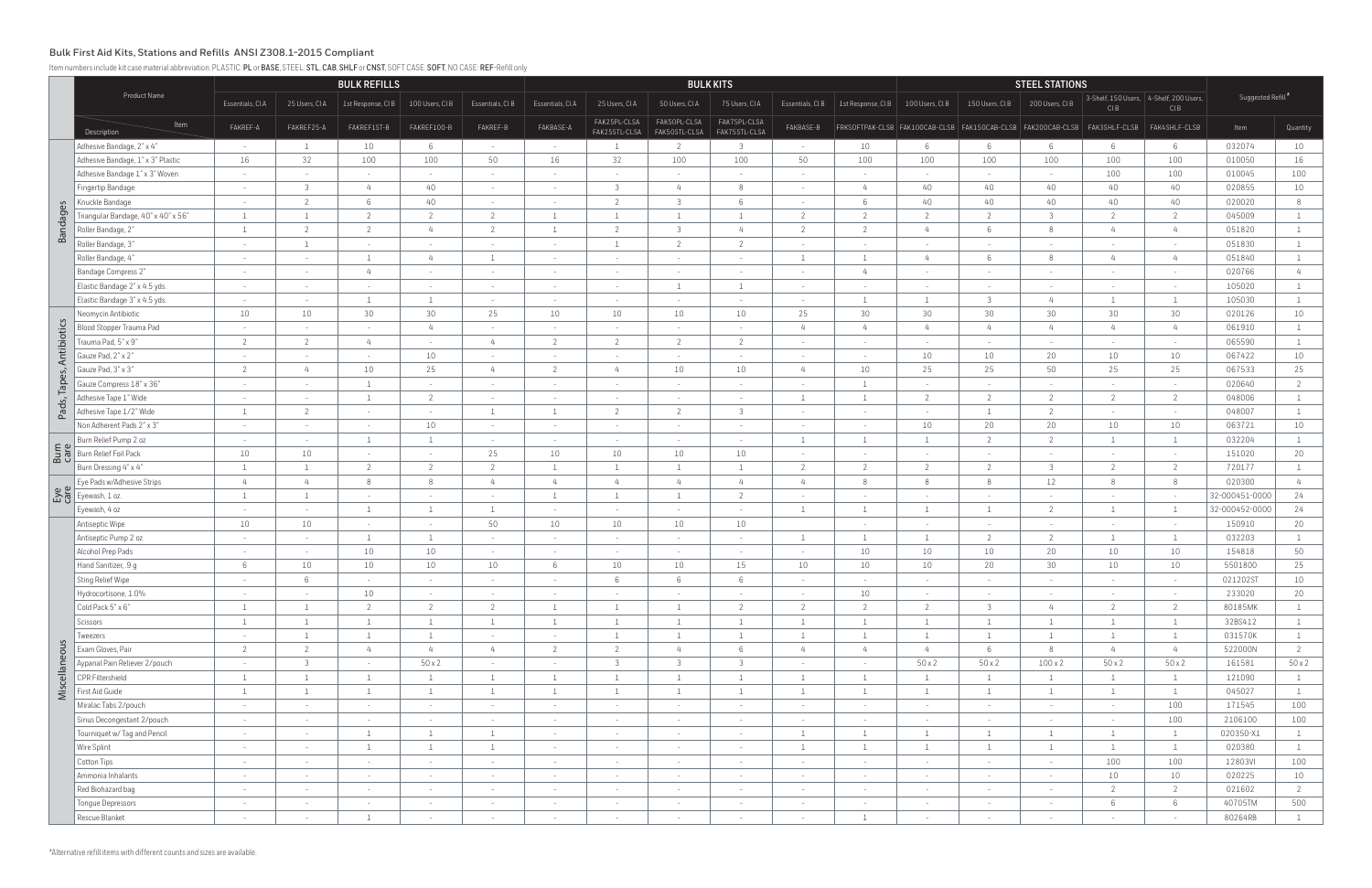|                             | Product Name                                     | ANSI 2015 Essentials Unitized Refill Cls A | 25 Users Unitized Kit, Cls A | 25 Users Construction,<br>Cls A and OSHA 1926.50 | $\vert$ ANSI 2015 Essentials Unitized Refill Cls B $\vert$ | 50 Users Unitized Kit, Cls B | 50 Users Construction,<br>Cls B and OSHA 1926.50 | Suggested Refill* |                  |
|-----------------------------|--------------------------------------------------|--------------------------------------------|------------------------------|--------------------------------------------------|------------------------------------------------------------|------------------------------|--------------------------------------------------|-------------------|------------------|
|                             | Item<br>Description                              | FAKREFU-A                                  | FAK25PLU-A<br>FAK25STLU-A    | FAK25CNSTU-A                                     | FAKREFU-B                                                  | FAK50PLU-B<br>FAK50STLU-B    | FAK50CNSTU-B                                     | Item              | Quantity         |
| <b>Bandages</b>             | Adhesive Bandage, 2" x 4"                        | $\sim$                                     | $\sim$                       | 6                                                |                                                            | $\sim$ $-$                   | 6                                                | 020915            | $6 \overline{6}$ |
|                             | Adhesive Bandage, 1" x 3"                        | 16                                         | 16                           | $\overline{\phantom{a}}$                         | 50                                                         | 50                           | 50                                               | 020795            | 16               |
|                             | Adhesive Bandage Mixed Strip, Fingertip, Knuckle | $\sim$                                     | $\sim$                       | 34                                               | $\sim$                                                     | $\sim$                       | 34                                               | 021000            | 34               |
|                             | Triangular Bandage, 40" x 40" x 56"              | $\overline{1}$                             | 1                            | $\overline{1}$                                   | 2                                                          | $\overline{\phantom{a}}$     | $\mathcal{P}$                                    | 020374            |                  |
|                             | Roller Bandage, 2"                               | $\overline{\phantom{a}}$                   | $\overline{\phantom{a}}$     | $\overline{2}$                                   | $\gamma$                                                   | $\gamma$                     | $\sim$                                           | 020630            | $\bigcap$        |
|                             | Roller Bandage, 4"                               | $\sim$                                     | $\sim$                       | $\sim$                                           |                                                            |                              |                                                  | 020768            |                  |
|                             | Bandage Compress 24" x 72"                       | $\overline{\phantom{a}}$                   | $\mathcal{P}$                | $\overline{4}$                                   |                                                            |                              | $\Delta$                                         | 020510-X2         | $\gamma$         |
|                             | Neomycin Antibiotic                              | 10                                         | $10 \,$                      | 10                                               | 25                                                         | 25                           | 25                                               | 020126            | 10               |
|                             | Gauze Pad, 3" x 3"                               | $\Delta$                                   | 4                            | $\overline{4}$                                   | $\overline{4}$                                             | $\perp$                      | 4                                                | 020430            | $\overline{4}$   |
| Pads, Tapes,<br>Antibiotics | Adhesive Tape 1" x 5 yds                         | $\sim$                                     | $\sim$                       | $\sim$                                           | $\sim$ $-$                                                 | $\sim$                       | 5 yd                                             | 020615            | 5 yd             |
|                             | Adhesive Tape 1/2" x 2.5 yds, 2/bx               | 5 yd                                       | 5 yd                         | 5 yd                                             | 5 yd                                                       | 5 yd                         | 5 yd                                             | 020445            | 5 yd             |
|                             | First Aid Burn Cream                             | 10                                         | 10 <sup>°</sup>              | 10                                               | 25                                                         | 25                           | 25                                               | 021020-10         | 10               |
|                             | Burn Dressing 4" x 4"                            |                                            |                              |                                                  | 2                                                          | $\gamma$                     | $\sim$                                           | 021031BSD         |                  |
| Eye<br>care                 | Eye Pads with Adhesive Strips                    | $\Lambda$                                  | $\overline{4}$               | $\overline{4}$                                   | $\perp$                                                    | $\sqrt{1}$                   | $\overline{4}$                                   | 020300            | $\perp$          |
|                             | Eyewash Bottle                                   | 1 <sub>0Z</sub>                            | 1 <sub>oz</sub>              | 1 <sub>oz</sub>                                  | 40z                                                        | 40z                          | 40z                                              | 020699-X2         | $2 \times 1$ oz  |
|                             | Alcohol Prep Pads                                | 10                                         | 10                           | 10                                               | 50                                                         | 50                           | 50                                               | 021047            | 10               |
|                             | Hand Sanitizer, .9 g                             | 10                                         | 10 <sup>°</sup>              | 10                                               | 10                                                         | 10                           | 10                                               | 020010-10         | 10               |
|                             | Sting Relief Wipe                                | $\sim$                                     | $\sim$                       | $10\,$                                           | $\sim$ $-$                                                 | $\sim$                       | $10\,$                                           | 02120ST           | $10$             |
|                             | IvyX Poison Ivy Cleanser                         | $\sim$                                     | $\sim$                       | 5                                                | $\sim$ $-$                                                 | $\sim$                       | $5^{\circ}$                                      | 021206X           | $\overline{5}$   |
|                             | Cold Pack 5" x 6"                                | $\overline{1}$                             | $\overline{1}$               |                                                  | 2                                                          | $\gamma$                     | $\mathcal{P}$                                    | 020667            |                  |
| Miscellaneous               | 1 Scissors & 1 Tweezers                          | $\overline{\phantom{a}}$                   | $\mathfrak{D}$               | $\overline{2}$                                   | $\gamma$                                                   | $\overline{\phantom{a}}$     | $\mathcal{P}$                                    | 020550            | $\overline{z}$   |
|                             | Exam Gloves, Pair                                | $\overline{2}$                             | $\overline{z}$               | $\overline{2}$                                   |                                                            | $\sqrt{1}$                   | $\Delta$                                         | 021640            | $\gamma$         |
|                             | Aypanal Pain Reliever 2/pouch                    | $\sim$                                     | $\sim$                       | $13 \times 2$                                    |                                                            | $\sim$                       | $13 \times 2$                                    | 020555            | $13 \times 2$    |
|                             | CPR Filtershield                                 |                                            |                              |                                                  |                                                            |                              |                                                  | 121051            |                  |
|                             | First Aid Guide                                  |                                            |                              |                                                  |                                                            |                              |                                                  | 045027            |                  |
|                             | Tourniquet w/ Tag and Pencil                     | $\sim$                                     | $\sim$                       | $\sim$                                           |                                                            |                              |                                                  | 020350-X1         |                  |
|                             | Wire Splint                                      | $\sim$                                     | $\sim$                       | $\sim$                                           |                                                            |                              |                                                  | 020380            |                  |
|                             | Ammonia Inhalants                                | $\sim$                                     | $\sim$                       | 10                                               | $\sim$ $-$                                                 | $\sim$                       | 10                                               | 020225            | 10               |

# **Unitized First Aid Kits and Refills ANSI Z308.1-2015 Compliant**

| <b>Item Number</b> | <b>Description</b>                          | Class   |
|--------------------|---------------------------------------------|---------|
| 020350-X1          | Tourniquet Assembly w/ Tag and Pencil       | B       |
| 020699-X2          | Evewash Bottles 1 oz, Unitized 2/bx         | А       |
| 020795-50          | 1" x 3" Plastic Bandages, 50/bx             | B       |
| 020510-X2          | Bandage Compress 24" x 72", 2/bx            | А       |
| 020126-25          | Neomycin Ointment 0.9 gram Foil Pack, 25/bx | B       |
| 021047-50          | Alcohol Wipes, 50/bx                        | B       |
| 020010-10          | Hand Sanitizer 10/bx                        | $A + B$ |
| 021020-10          | First Aid Burn Cream 10/bx                  | Α       |
| 021020-25          | First Aid Burn Cream 25/bx                  | B       |
| 021031BSD          | 4" x 4" Burn Stop Dressing                  | А       |





## **New ANSI 2015 Compliant Unitized Items**

\*Alternative refill items with different counts and sizes are available.

Item numbers include kit case material abbreviation: PLASTIC: **PL** or **BASE**, STEEL: **STL**, **CAB**, **SHLF** or **CNST**, SOFT CASE: **SOFT**, NO CASE: **REF**-Refill only

FAK75PL-CLSA FRKSOFTPAK-CLSB FAK4SHLF-CLSB